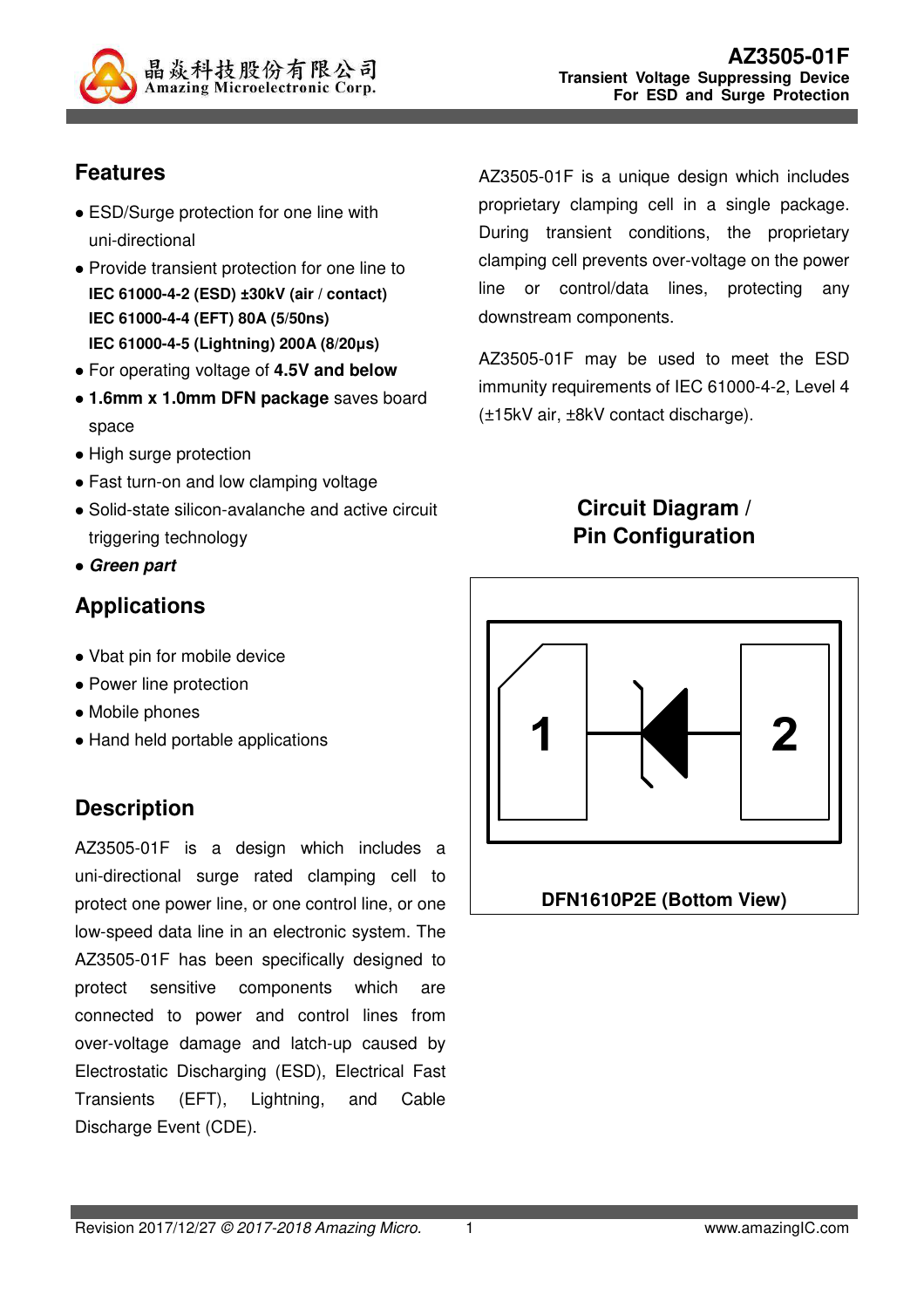

#### **SPECIFICATIONS**

| <b>ABSOLUTE MAXIMUM RATINGS</b> ( $T_A = 25^{\circ}$ C, unless otherwise specified) |                     |                 |              |  |  |
|-------------------------------------------------------------------------------------|---------------------|-----------------|--------------|--|--|
| <b>PARAMETER</b>                                                                    | <b>SYMBOL</b>       | <b>RATING</b>   | <b>UNITS</b> |  |  |
| Peak Pulse Current (tp=8/20µs)                                                      | $I_{PP}$ (Note 1)   | 200             | A            |  |  |
| Operating Supply Voltage (pin-1 to pin-2)                                           | $V_{DC}$            | 4.95            |              |  |  |
| ESD per IEC 61000-4-2 (Air)                                                         | $V_{ESD-1}$         | $\pm 30$        | kV           |  |  |
| ESD per IEC 61000-4-2 (Contact)                                                     | $V_{ESD-2}$         | $\pm 30$        |              |  |  |
| <b>Lead Soldering Temperature</b>                                                   | ${\sf T}_{\sf SOL}$ | 260 (10 sec.)   | $^{\circ}C$  |  |  |
| <b>Operating Temperature</b>                                                        | $T_{OP}$            | $-55$ to $+125$ | °C           |  |  |
| Storage Temperature                                                                 | ${\sf T}_{\sf STO}$ | $-55$ to $+150$ | $^{\circ}C$  |  |  |

| <b>ELECTRICAL CHARACTERISTICS</b> |                         |                                                                           |             |            |                |              |
|-----------------------------------|-------------------------|---------------------------------------------------------------------------|-------------|------------|----------------|--------------|
| <b>PARAMETER</b>                  | <b>SYMBOL</b>           | <b>CONDITIONS</b>                                                         | <b>MINI</b> | <b>TYP</b> | <b>MAX</b>     | <b>UNITS</b> |
| Reverse Stand-Off                 |                         |                                                                           |             |            | 4.5            | V            |
| Voltage                           | <b>V</b> <sub>RWM</sub> | Pin-1 to pin-2, $T=25$ °C.                                                |             |            |                |              |
| Reverse Leakage                   |                         | $V_{BWM} = 4.5V$ , T=25 °C, pin-1 to                                      |             |            |                |              |
| Current                           | $I_{\text{Leak}}$       | pin-2.                                                                    |             |            | 100            | nA           |
| Reverse Breakdown                 |                         | $I_{BV}$ = 1mA, T=25 °C, pin-1 to                                         |             |            | $\overline{7}$ | V            |
| Voltage                           | $V_{BV}$                | pin-2.                                                                    | 5           |            |                |              |
| <b>Forward Voltage</b>            | $V_F$                   | $I_F = 15 \text{mA}, T = 25 \text{ °C}, \text{pin-2 to}$                  |             | 0.8        | $\mathbf{1}$   | V            |
|                                   |                         | $pin-1.$                                                                  |             |            |                |              |
| Surge Clamping                    |                         | $I_{PP}$ = 100A, tp=8/20 $\mu$ s, T=25 °C,                                |             | 10.5       |                |              |
|                                   |                         | pin-1 to pin-2.                                                           |             |            |                |              |
| Voltage (Note 1)                  | $V_{CL-surge}$          |                                                                           |             |            |                | V            |
|                                   |                         | $I_{PP}$ = 200A, tp=8/20 $\mu$ s, T=25 °C,<br>pin-1 to pin-2.             |             | 16.5       |                |              |
|                                   |                         |                                                                           |             |            |                |              |
| <b>ESD Clamping</b>               |                         | IEC 61000-4-2 +8kV ( $I_{TLP}$ = 16A),                                    |             |            |                | $\vee$       |
| Voltage (Note 2)                  | $V_{CL-ESD}$            | Contact mode, $T=25^{\circ}C$ , pin-1 to<br>pin-2.                        |             | 5.5        |                |              |
| <b>ESD Dynamic Turn-on</b>        |                         |                                                                           |             |            |                |              |
| Resistance                        | $R_{\text{dynamic}}$    | IEC 61000-4-2 0~+8kV, Contact<br>mode, $T=25 \degree C$ , pin-1 to pin-2. |             | 0.03       |                | Ω            |
|                                   |                         |                                                                           |             |            |                |              |
| Channel Input                     | $C_{IN}$                | $V_R = 0V$ , f = 1MHz, T=25 °C, pin-1                                     |             | 310        | 400            | pF           |
| Capacitance                       |                         | to pin-2.                                                                 |             |            |                |              |

Note 1: The Peak Pulse Current measured conditions:  $t_p = 8/20 \mu s$ , 2 $\Omega$  source impedance.

Note 2: ESD Clamping Voltage was measured by Transmission Line Pulsing (TLP) System.

TLP conditions:  $Z_0 = 50\Omega$ ,  $t_p = 100$ ns,  $t_r = 1$ ns.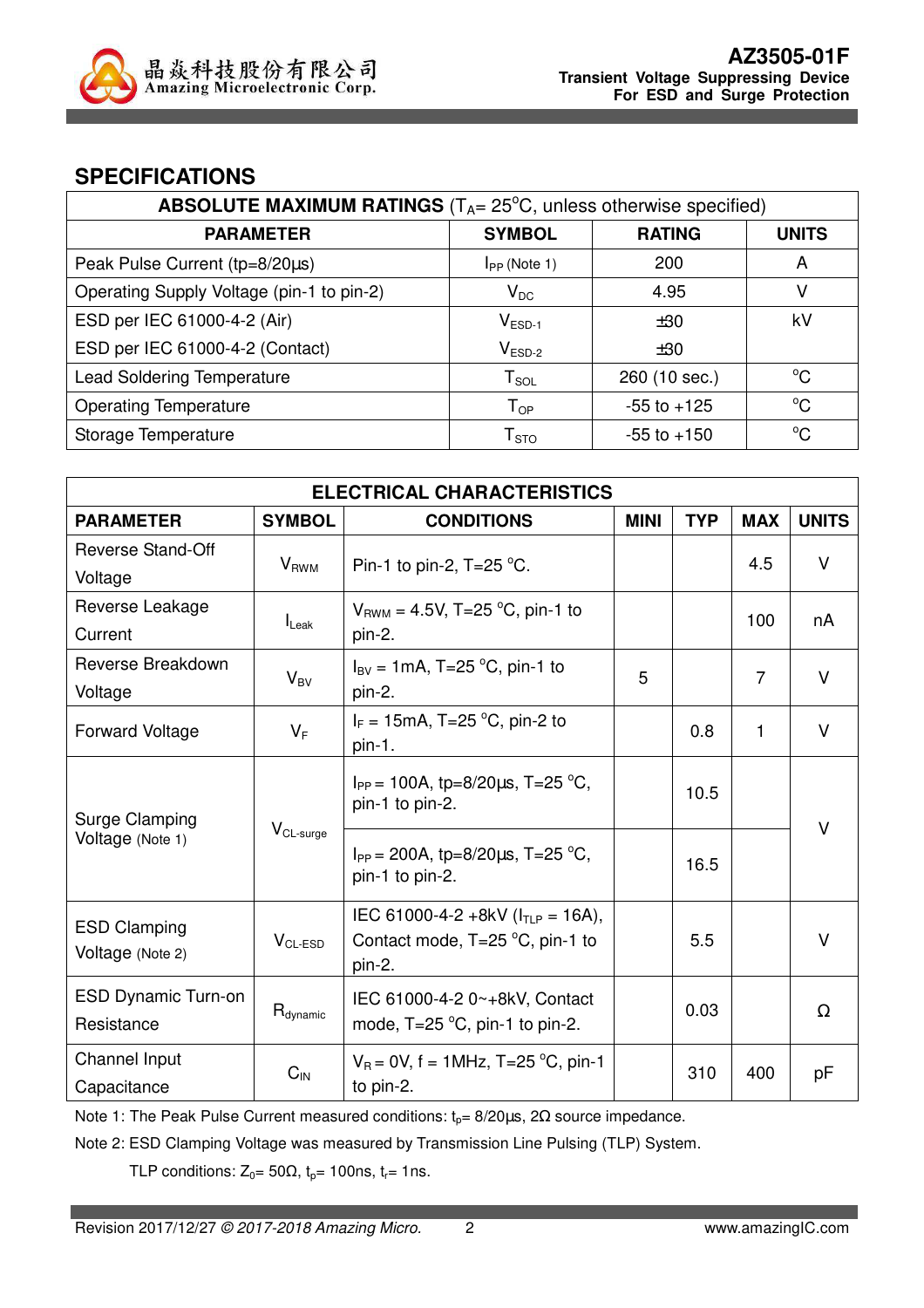

## **Typical Characteristics**





**Transmission Line Pulsing (TLP) Voltage (V)**



**Peak Pulse Current (A)**

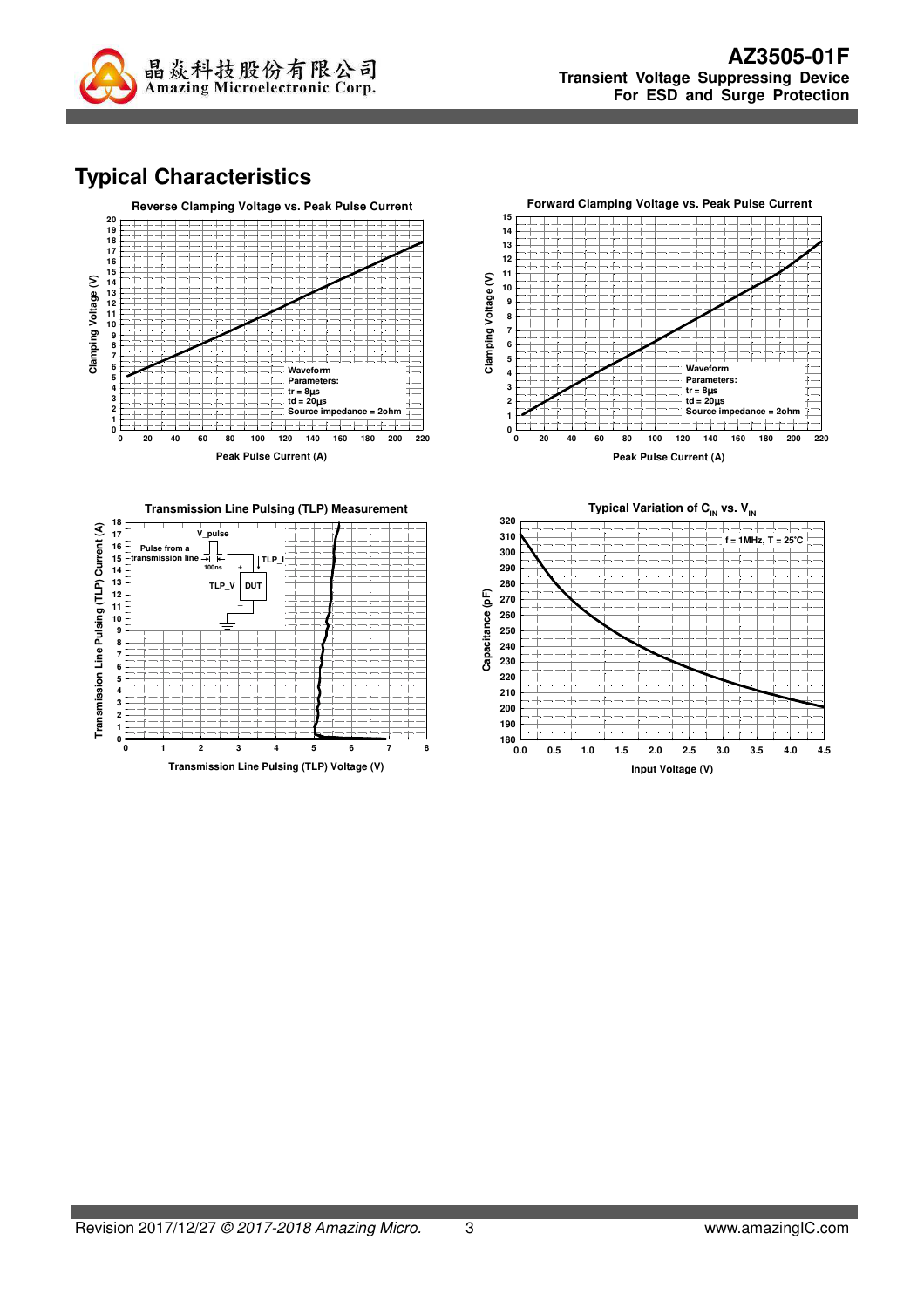

#### **Applications**

The AZ3505-01F is designed to protect one line against system ESD/EFT/Lightning pulses by clamping them to an acceptable reference.

The usage of the AZ3505-01F is shown in Fig. 1. Protected lines, such as data lines, control lines, or power lines, are connected to pin 1. The pin 2 should be connected directly to a ground plane on the board. All path lengths connected to the pins of AZ3505-01F should be kept as short as possible to minimize parasitic inductance in the board traces.

In order to obtain enough suppression of ESD induced transient, a good circuit board is critical. Thus, the following guidelines are recommended:

- Minimize the path length between the protected lines and the AZ3505-01F.
- Place the AZ3505-01F near the input terminals or connectors to restrict transient coupling.
- The ESD current return path to ground should be kept as short as possible.
- Use ground planes whenever possible.
- NEVER route critical signals near board edges and near the lines which the ESD transient easily injects to.



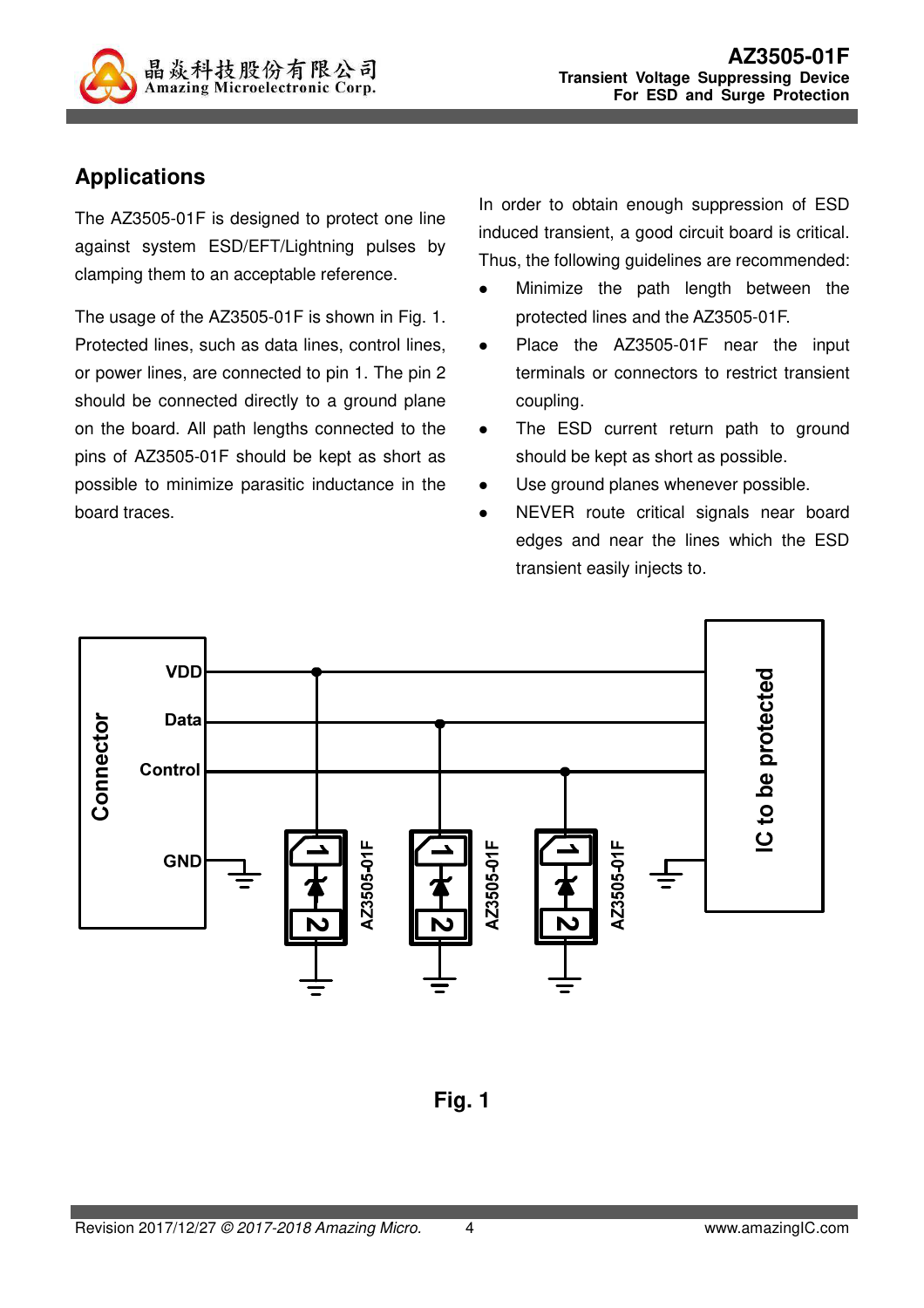

Fig. 2 shows another simplified example of using AZ3505-01F to protect the control lines, low-speed data lines, and power lines from ESD transient stress.



**Fig. 2**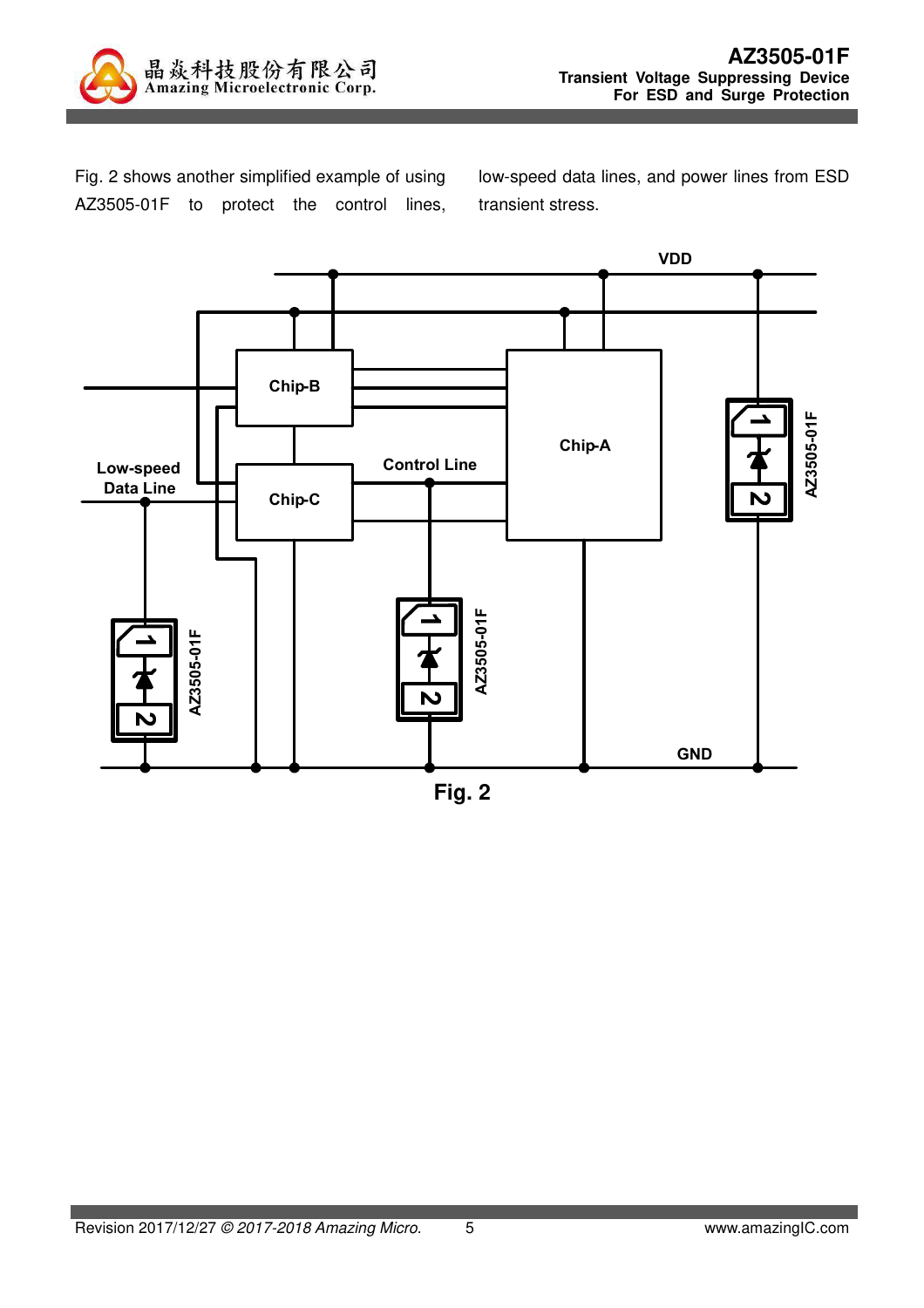

#### **Mechanical Details**









#### **PACKAGE DIMENSIONS**

| <b>SYMBOL</b>  | <b>MILLIMETERS</b> |      |      |  |
|----------------|--------------------|------|------|--|
|                | NOM.<br>MIN.       |      | MAX. |  |
| D              | 0.95               | 1.00 | 1.05 |  |
| E.             | 1.55               | 1.60 | 1.65 |  |
| C              | 0.75               | 0.80 | 0.85 |  |
| A              | 0.45               | 0.50 | 0.55 |  |
| A <sub>1</sub> |                    | 0.02 | 0.05 |  |
| e1             | <b>1.10BSC</b>     |      |      |  |
| F              | 0.10               | 0.15 | 0.20 |  |
| н              | 0.15               | 0.20 | 0.25 |  |
|                | 0.35               | 0.40 | 0.45 |  |

### **LAND LAYOUT**



#### Notes:

This LAND LAYOUT is for reference purposes only. Please consult your manufacturing partners to ensure your company's PCB design guidelines are met.